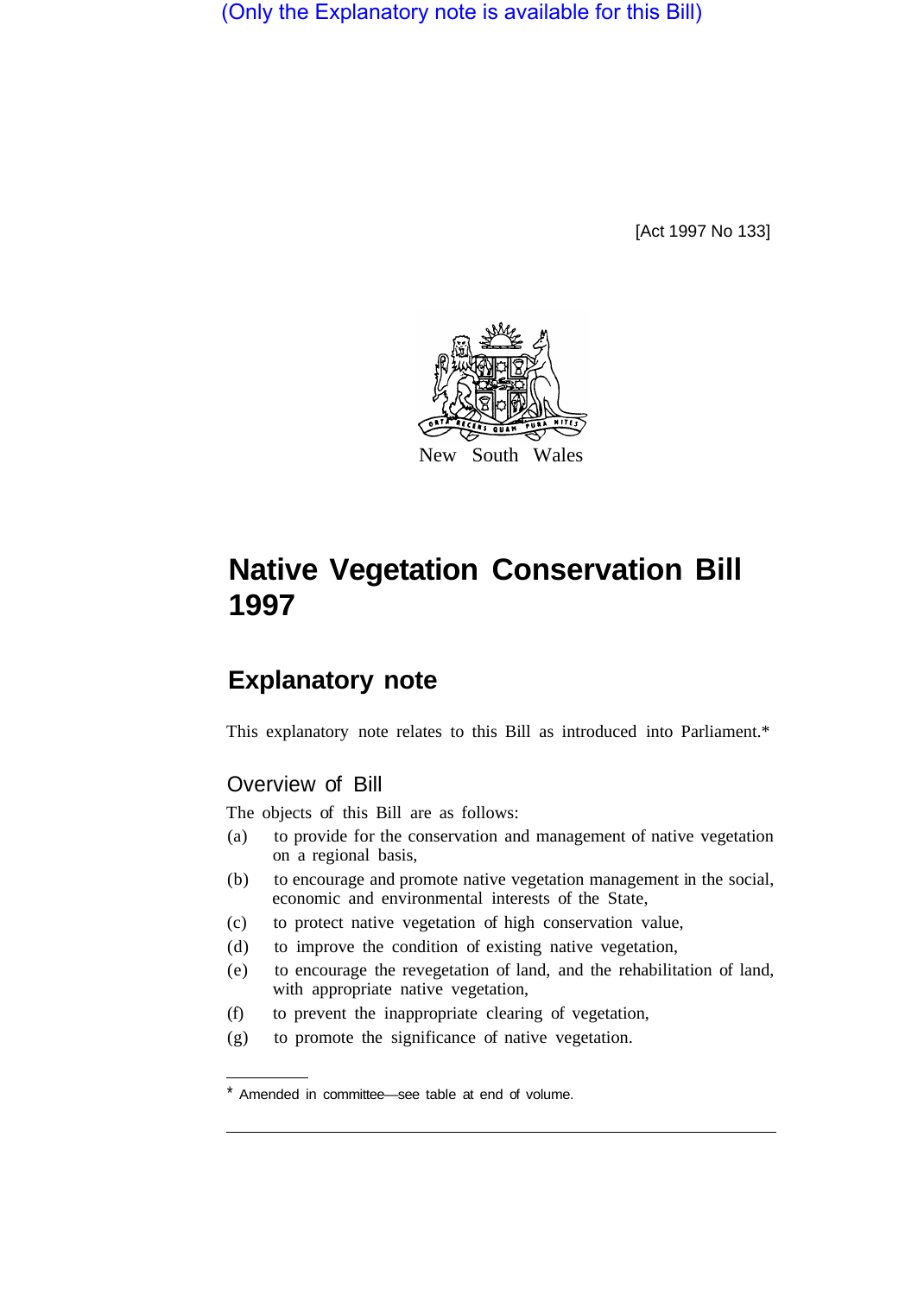Explanatory note

The principles of ecologically sustainable development will apply in relation to these objects.

This Bill replaces the existing legislative controls relating to the clearing of native vegetation and protected land (eg the controls provided under *State Environmental Planning Policy No 46—Protection and Management of Native Vegetation ("SEPP 46")* and the *Soil Conservation Act 1938* (the *"1938 Act"))* with a consolidated legislative framework that provides a single regime for controlling clearing throughout the State.

The development consent process under the *Environmental Planning and Assessment Act 1979* (the *"EPA Act")* will be the basis for controlling the clearing of native vegetation and protected land in accordance with the proposed Act. The requirement for development consent to clear native vegetation and protected land will be subject to (and determined by) the proposed Act (including regional vegetation management plans made under the proposed Act). The Minister for Land and Water Conservation will be the consent authority under the EPA Act in relation to development applications to clear native vegetation and to clear protected land.

## Outline of provisions

#### **Part 1 Preliminary**

**Clause 1** sets out the name (also called the short title) of the proposed Act.

**Clause 2** provides for the commencement of the proposed Act on a day or days to be appointed by proclamation.

**Clause 3** sets out the objects (as set out in the above overview) of the proposed Act.

**Clause 4** defines certain terms used in the proposed Act. Among the terms defined are *development consent* (which means development consent under Part 4 of the EPA Act) and *protected land* (which refers to 2 types of protected land, namely State protected land and regional protected land). State protected land includes any protected land presently defined under the 1938 Act, whereas regional protected land is land that is identified as such in a regional vegetation management plan made under the proposed Act. In both cases, the criteria (based on the existing criteria under the 1938 Act) for determining protected land is the same (eg the land must have a steep slope or be adjacent to a river or lake).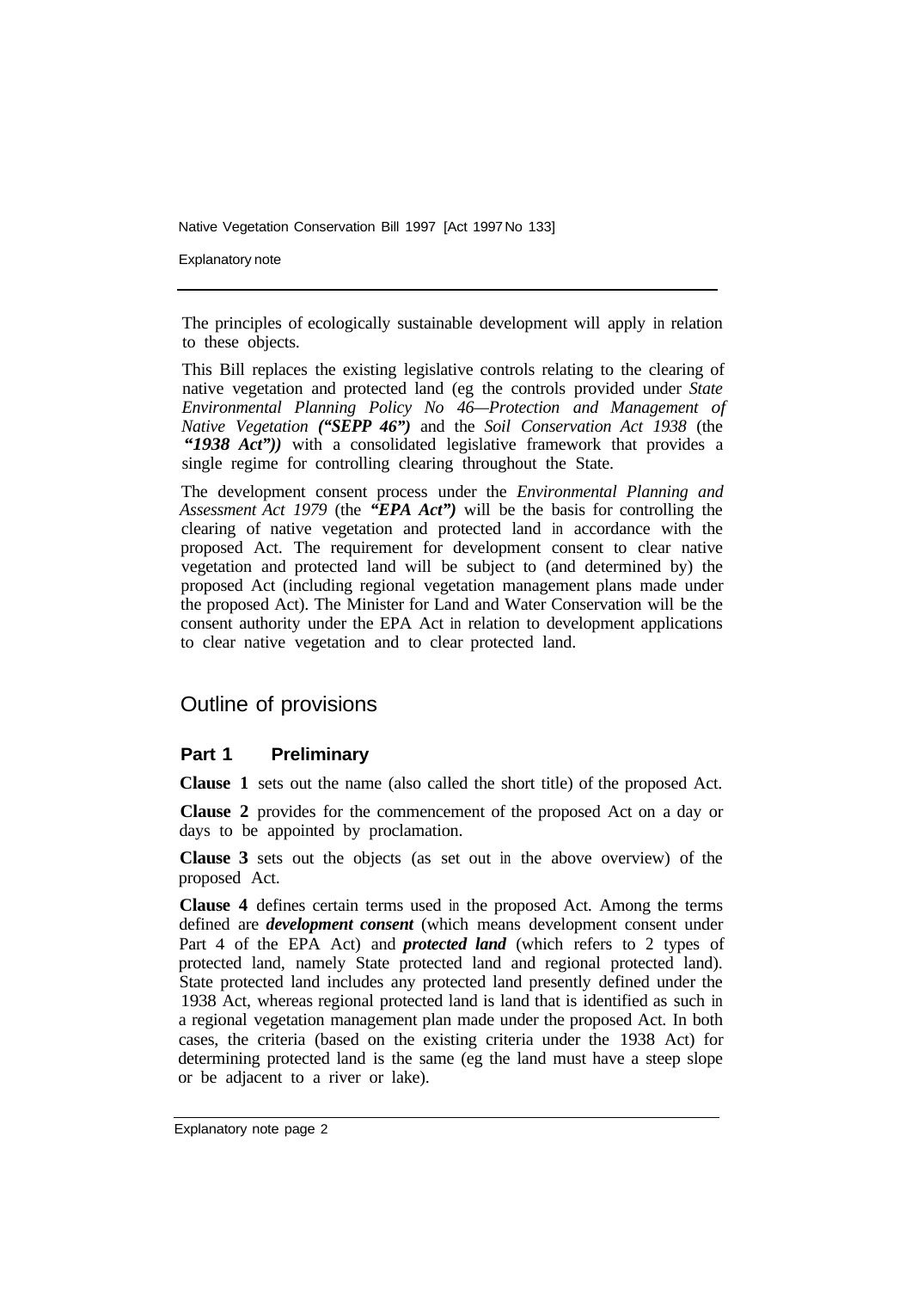Explanatory note

**Clause 5** defines *clearing* in relation to native vegetation and protected land. The definition has a wide meaning and is based on the current definitions in SEPP 46 and the 1938 Act. In the case of protected land, clearing will cover any vegetation on the land (whether or not native vegetation, and whether dead or alive), but will not extend to non-indigenous groundcover.

**Clause 6** defines *native vegetation* for the purposes of the proposed Act. The term covers indigenous species of trees (which includes saplings, shrubs and scrub), understorey plants, groundcover and plants in wetlands, but does not include marine vegetation such as mangroves. The term groundcover refers to any type of herbaceous vegetation (but only if occurring in an area where at least 50% of the herbaceous vegetation is indigenous).

**Clause 7** enables the Minister, by order published in the Gazette, to identify land as State protected land for the purposes of the proposed Act. Land that is presently defined as protected land under the 1938 Act does not need to be further identified by an order under the proposed section, but that land can be varied or otherwise dealt with by an order under the proposed section.

**Clause 8** enables the Minister to designate regions for the purposes of the proposed Act. Regions are relevant for the purposes of Regional Vegetation Committees, and for determining the land to which a regional vegetation management plan will apply.

**Clause 9** excludes various types of land from the operation of the proposed Act. The excluded land will include residentially zoned land, State forests, national parks, critical habitat and various other types of strictly managed land under existing legislation.

**Clause 10** excludes certain other land described in Schedules 1 and 2 to the proposed Act from the operation of the proposed Act. Land that is excluded will continue to be subject to clearing controls that may apply under a local environmental plan made under the EPA Act.

In the case of land within a local government area specified in Schedule 1 to the proposed Act, that land will be partially excluded from the operation of the proposed Act (ie the requirements of the proposed Act will apply only to the extent that the land comprises State protected land). These local government areas consist generally of the areas that are presently excluded from the operation of SEPP 46 (but not necessarily from the operation of the 1938 Act).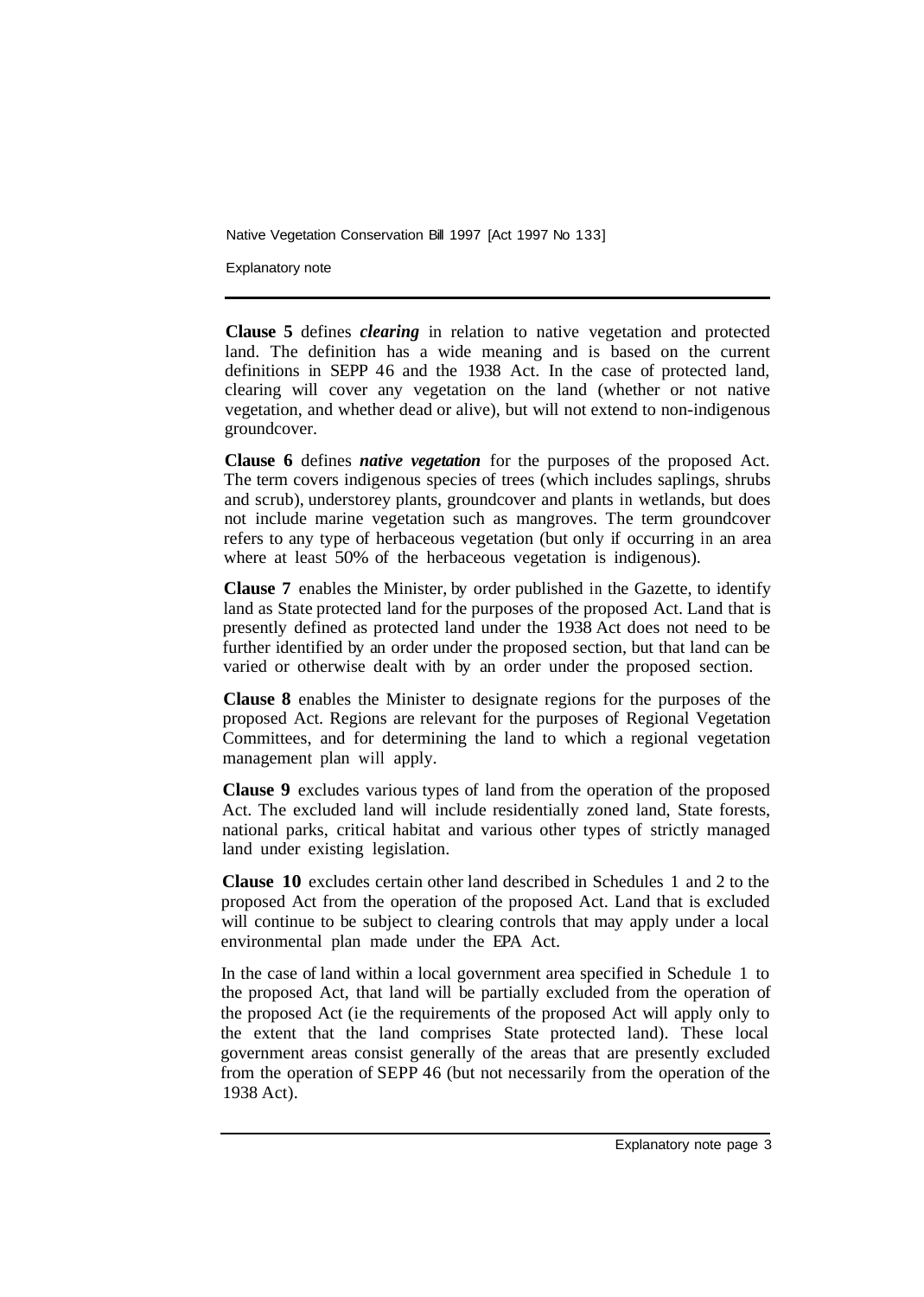Explanatory note

Land within a local government area specified in Schedule 2 to the proposed Act will be wholly excluded from the operation of the proposed Act.

**Clause l1** enables the Governor, by order published in the Gazette, to amend Schedules **1** and 2 to the proposed Act to add or remove the names of local government areas.

**Clause 12** excludes various authorised types of clearing activities from the operation of the proposed Act. These activities include emergency bush fire clearing, clearing of noxious weeds and the harvesting of accredited timber plantations.

#### **Part 2 Clearing native vegetation and clearing protected land**

Part 2 of the proposed Act applies the development consent process under the EPA Act in relation to the clearing of native vegetation and the clearing of protected land. The basic scheme of Part 2 is that development consent under Part 4 of the EPA will generally be required by the proposed Act.

#### **Division 1 General provisions**

**Clause 13** contains a definition for the purposes of proposed Division 1 of Part 2.

**Clause 14** provides that the Minister for Land and Water Conservation will be the consent authority under the EPA Act in relation to any development application that requires development consent because of Part 2 of the proposed Act.

**Clause 15** provides that any such development consent may be obtained by the Minister making a determination in accordance with Part 4 of the EPA Act to grant that consent.

**Clause 16** provides that any clearing carried out in accordance with Part 2 of the proposed Act will not be subject to the environmental assessment or approval procedures of Part 5 of the EPA Act.

**Clause 17** provides that the contravention of Part **2** of the proposed Act will be an offence under the proposed Act, and that the penalties specified in section 126 (1) of the EPA Act for contravening that Act (eg carrying out development without development consent when consent is required by an environmental planning instrument) will apply because of the connection

Explanatory note page 4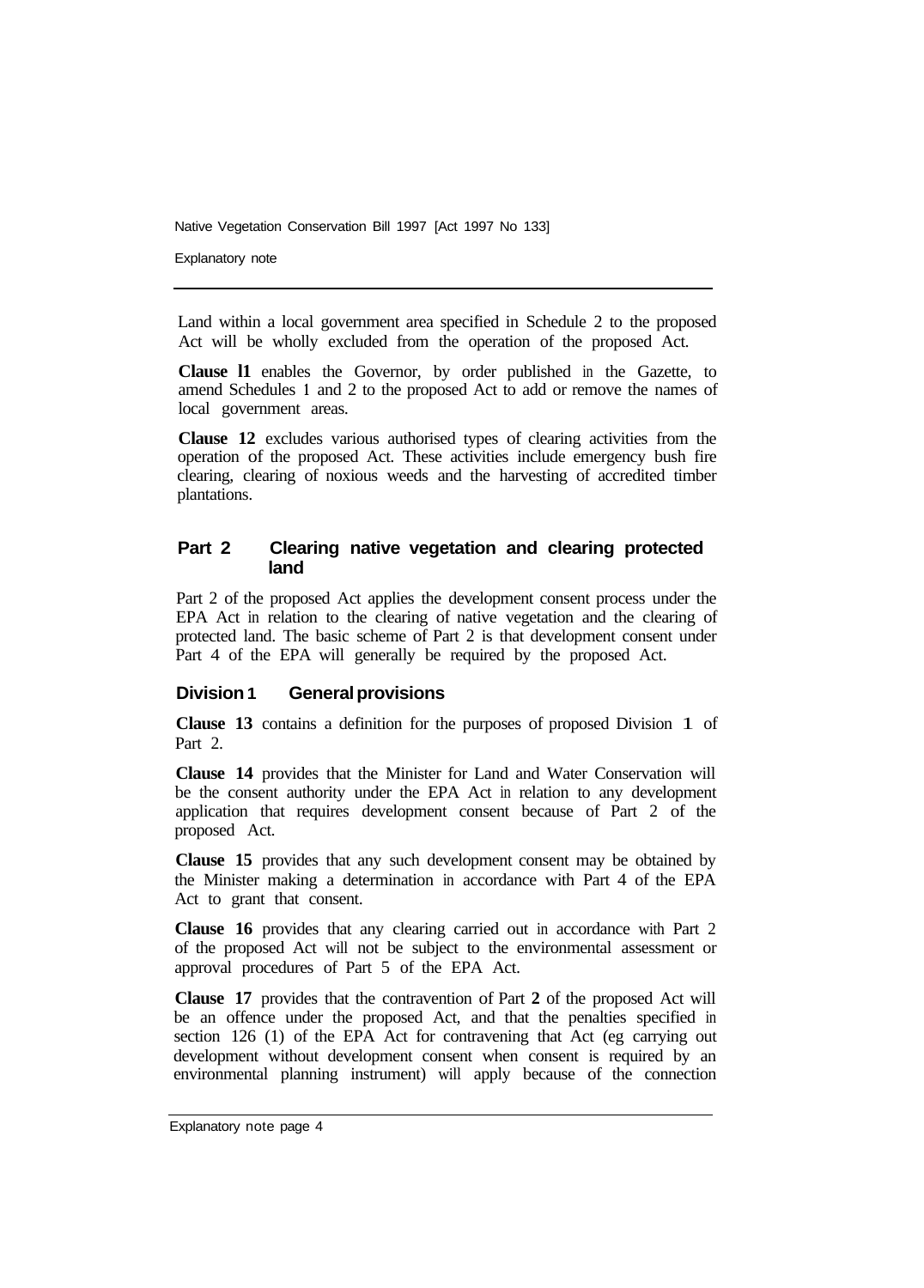Explanatory note

between Part 2 of the proposed Act and Part 4 of the EPA Act. The penalties presently specified under the EPA Act are 1,000 penalty units and a daily penalty of 100 penalty units (a penalty unit is presently \$110 under section 56 of the *Interpretation Act 1987).* 

#### **Division 2 Land subject to regional vegetation management plan**

**Clause 18** provides that a regional vegetation management plan may require development consent for clearing native vegetation on land to which the plan applies, or that it may allow such clearing to be carried out without development consent. A regional vegetation management plan will work in much the same way as a regional environmental plan operates under the EPA Act.

**Clause 19** provides that a regional vegetation management plan may require development consent for clearing regional protected land, or that it may allow such clearing to be carried out without development consent.

**Clause 20** provides that the clearing of native vegetation or regional protected land in accordance with development consent, or in accordance with a regional vegetation management plan, cannot be prohibited, restricted or otherwise affected by any environmental planning instrument or any other Act (eg there will generally be no need to obtain any other form of approval or authorisation to clear).

#### **Division 3 Land not subject to regional vegetation management plan**

**Clause 21** provides that a person must not clear native vegetation on any land (other than land to which a regional vegetation management plan applies or State protected land) except in accordance with development consent or a native vegetation code of practice.

**Clause 22** provides that a person must not clear State protected land except in accordance with development consent.

**Clause 23** provides that if native vegetation or State protected land is (or is about to be) cleared in accordance with development consent as required by Division 3 of Part 2 of the proposed Act, that clearing cannot be prohibited, restricted or otherwise affected by any environmental planning instrument or any other Act (eg there will generally be no need to obtain any other form of approval or authorisation to clear). However, a development consent may still be required by an environmental planning instrument if the clearing is lawfully carried out under the proposed Act otherwise than in accordance with development consent as required by the proposed Division.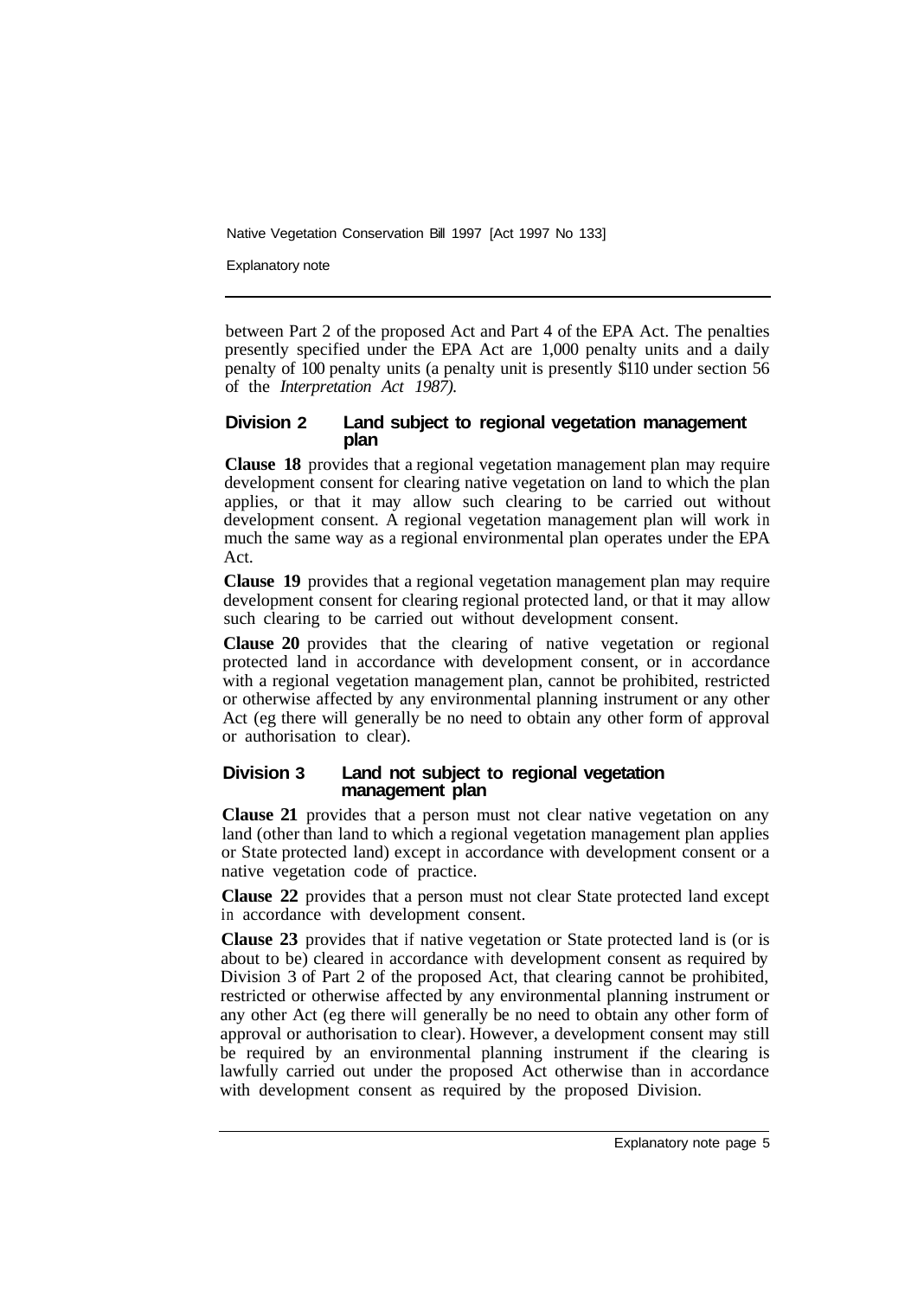Explanatory note

#### **Part 3 Regional vegetation management plans**

**Clause 24** provides that a regional vegetation management plan may be prepared (either at the instigation sf the Minister or, if the Minister approves, by the relevant Regional Vegetation Committee) for the region to which the plan is intended to apply.

**Clause 25** provides that a regional vegetation management plan must identify the land to which the plan applies, and may contain provisions specifying whether or not development consent is required to clear native vegetation or regional protected land. The provisions of a regional vegetation management plan will control clearing on the land to which the plan applies.

**Clause 26** requires the initiator of a draft regional vegetation management plan to consult with the Director-General of National Parks and Wildlife about certain matters relating to the draft plan.

**Clause 27** specifies certain environmental and other matters that must be taken into consideration when preparing a draft regional vegetation management plan.

**Clause 28** requires certain information to be notified about a draft regional vegetation management plan.

**Clause 29** requires a draft regional vegetation management plan to be publicly exhibited.

**Clause 30** provides for the making of submissions about a draft regional vegetation management plan.

**Clause 31** requires the Director-General of the Department of Land and Water Conservation to submit the draft regional vegetation management plan to the Minister with a report that includes any comments, submissions and recommendations resulting from the consultation process.

**Clause 32** requires the Minister to consult with the Minister for the Environment before making a regional vegetation management plan.

**Clause 33** enables the Minister to make a regional vegetation management plan.

**Clause 34** provides that a regional vegetation management plan must be published in the Gazette. Generally, a plan will operate for 10 years.

Explanatory note page 6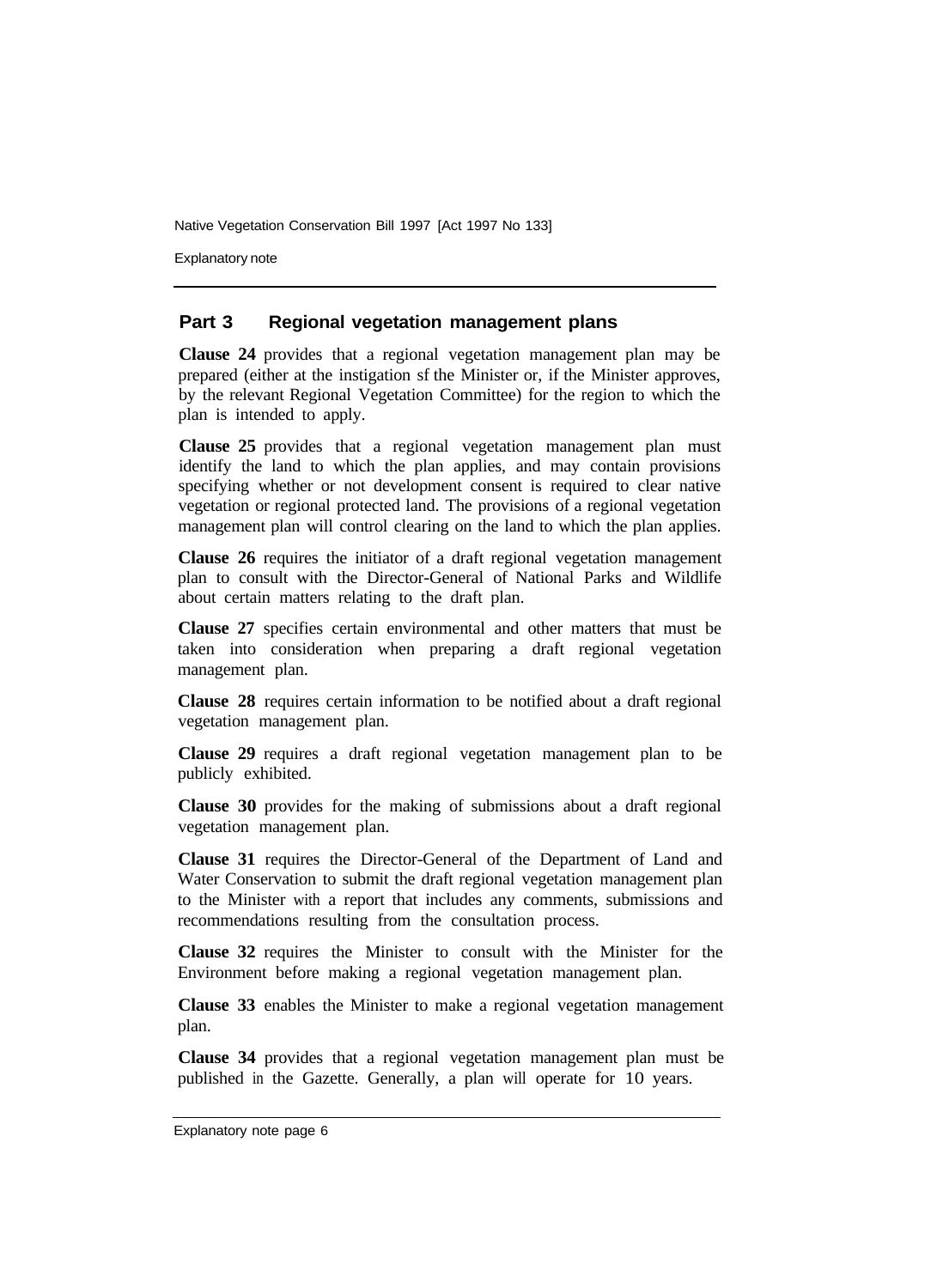Explanatory note

**Clause 35** provides that a regional vegetation management plan may be amended by another plan, and may be repealed by the Minister by order published in the Gazette.

**Clause 36** provides that a regional vegetation management plan is taken to be an environmental planning instrument for certain purposes and will prevail over any other environmental planning instrument to the extent of any inconsistency.

#### **Part 4 Native vegetation codes of practice**

**Clause 37** enables the Director-General of the Department of Land and Water Conservation to prepare a native vegetation code of practice (which must be approved by the Minister before it is finalised).

**Clause 38** provides that a native vegetation code of practice may contain provisions relating to the clearing of native vegetation on the land, and for the purpose, specified in the code (eg for the purpose of establishing a timber plantation). Development consent will not be required if the native vegetation is cleared in accordance with a code. A code cannot apply to protected land, and the provisions of a code may be incorporated in (or adopted by) a regional vegetation management plan.

**Clause 39** requires a native vegetation code of practice to be adopted by regulation before it comes into force. Any such regulation will need to comply with the requirements of the *Subordinate Legislation Act 1989* (eg the proposed regulation adopting the code must be advertised, consultation must take place and a regulatory impact statement must be prepared).

#### **Part 5 Property agreements**

**Clause 40** enables the Director-General of the Department of Land and Water Conservation to enter into property agreements with landholders.

**Clause 41** describes the nature of property agreements (which is generally to provide for the conservation and management of vegetation on the land to which the agreement relates).

**Clause 42** provides that a property agreement may contain terms that are binding on the parties as well as provisions relating to such matters as vegetation management practices and financial assistance for landholders.

**Clause 43** provides for the duration and variation of property agreements.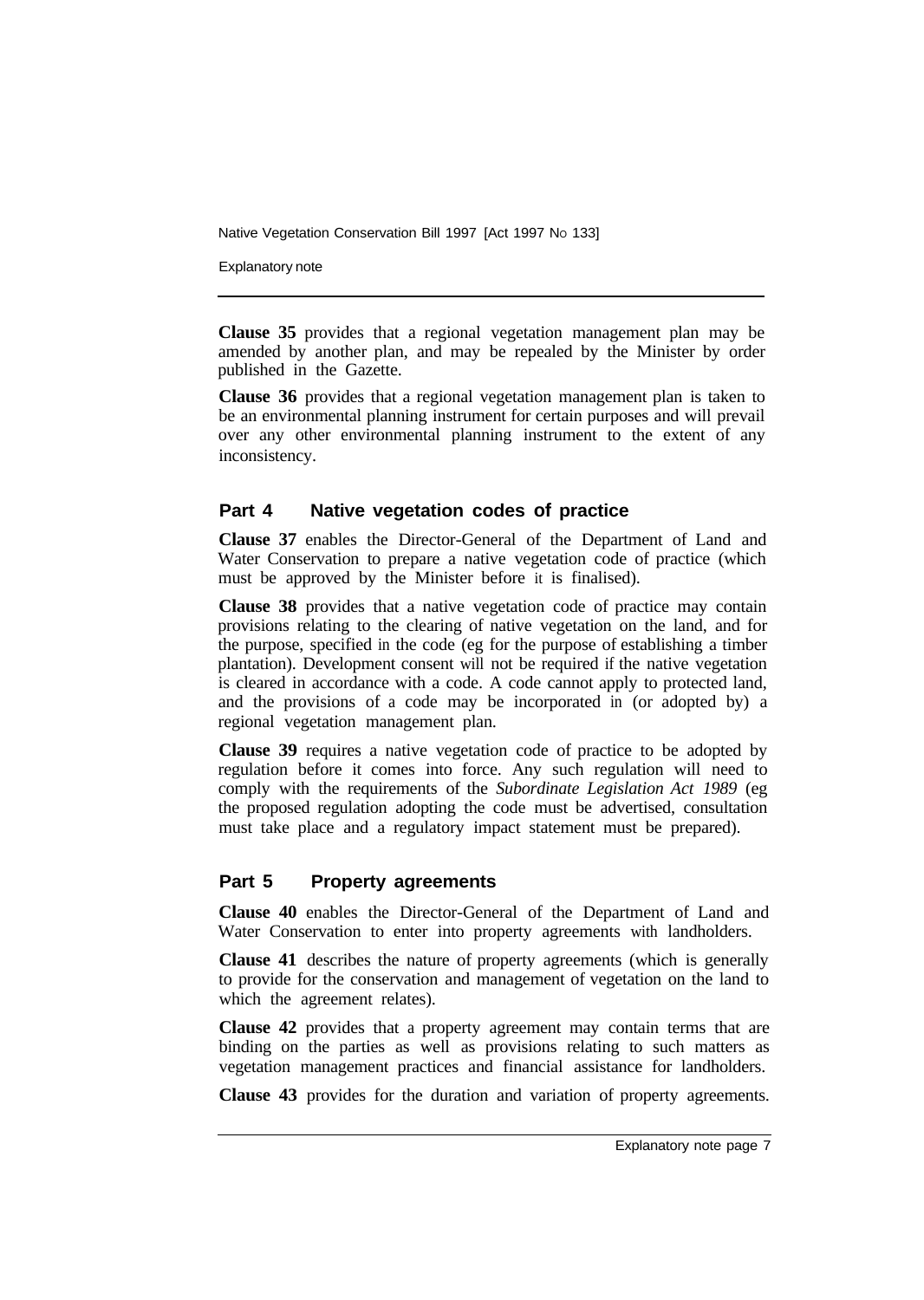Explanatory note

**Clause 44** provides that any property agreement that has been registered by the Registrar-General will be binding on the successors in title to the landholders who entered into the agreement.

**Clause 45** provides for the enforcement of property agreements in the Land and Environment Court.

#### **Part 6 Other conservation and remedial measures**

**Clause 46** enables the Director-General of the Department of Land and Water Conservation to issue a "stop work" order to a person if the Director-General is of the opinion that the person is contravening (or is about to contravene) Part 2 of the proposed Act (eg if the person is clearing native vegetation without development consent). The failure to comply with such an order will be an offence (the maximum penalty will be 1,000 penalty units and 100 penalty units for each day the offence continues).

**Clause 47** enables the Director-General to give a direction to carry out remedial work in certain circumstances (such as where native vegetation or protected land has been cleared in contravention of Part 2 of the proposed Act). The type of remedial work to be carried out may include work to repair any damage caused by the clearing. The failure to comply with such a direction will be an offence (the maximum penalty will be 1,000 penalty units and 100 penalty units for each day the offence continues).

**Clause 48** provides for appeals to the Land and Environment Court against the decision of the Director-General to issue a stop work order or to make a direction for the carrying out of remedial work.

**Clause 49** provides that the prior notification of any such order or direction is not required.

**Clause 50** enables the Director-General to require a person to provide information concerning a possible offence under Part 6 of the proposed Act.

#### **Part 7 Administrative provisions**

#### **Division 1 Regional Vegetation Committees**

**Clause 51** provides that the Minister may establish a Regional Vegetation Committee in respect of a region. A Committee is to consist of members appointed by the Minister, and the members are to include representatives of relevant government agencies and interests.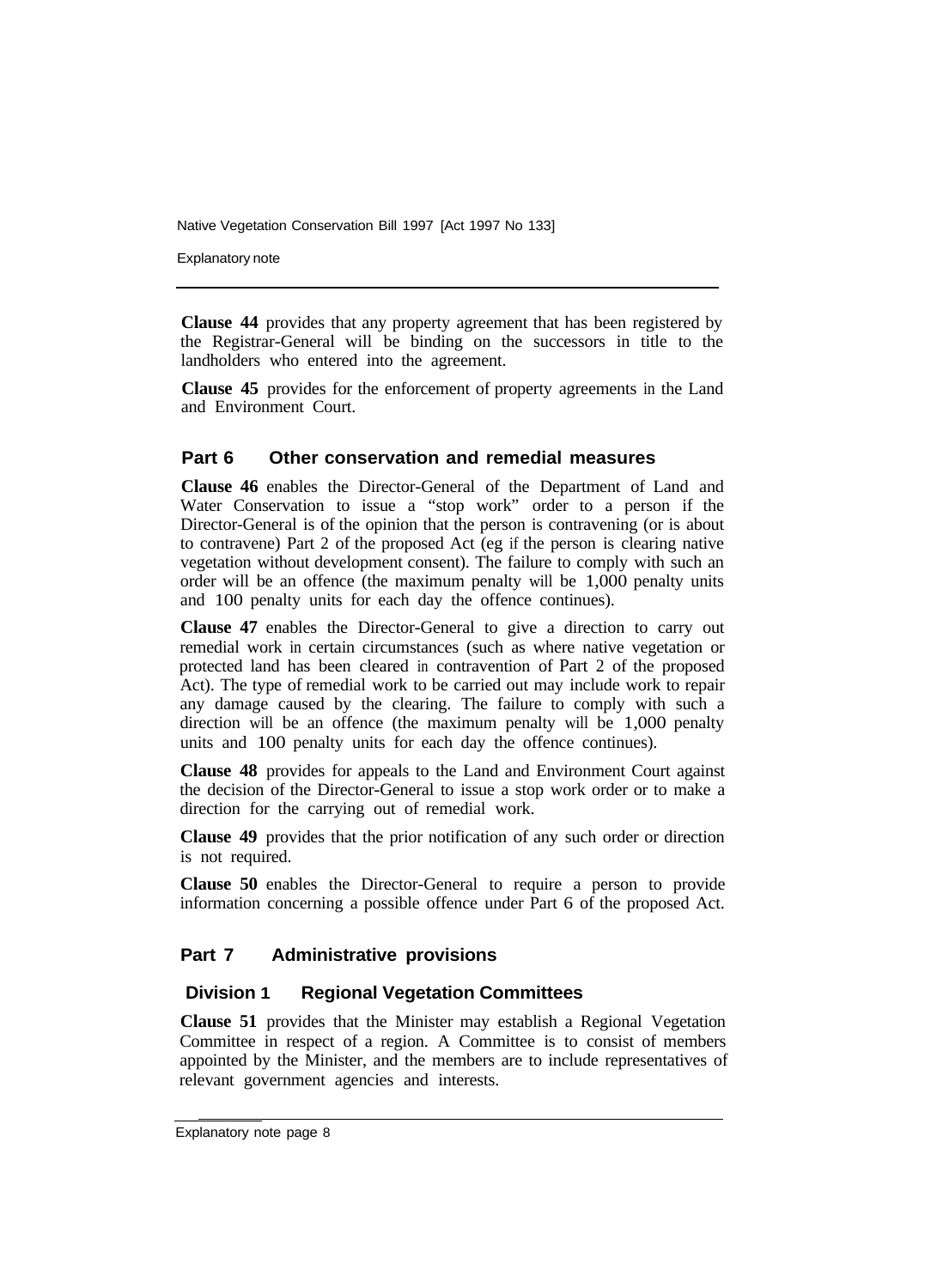Explanatory note

**Clause 52** provides that the functions of a Regional Vegetation Committee will include the preparation, with the approval of the Minister, of a draft regional vegetation management plan for the region in respect of which the Committee is established.

**Clause 53** provides for the dissolution of a Regional Vegetation Committee.

#### **Division 2 Native Vegetation Advisory Council**

**Clause 54** provides for the establishment of the Native Vegetation Advisory Council. The Advisory Council is to consist of members appointed by the Minister, and the members are to include representatives of relevant government agencies and interests.

**Clause 55** specifies the functions of the Advisory Council.

#### **Division 3 Native Vegetation Management Fund**

**Clause 56** establishes the Native Vegetation Management Fund, and provides for the payment of money into the Fund and for allocation of money out of the Fund.

**Clause 57** enables the Minister to invest money in the Fund.

#### **Part 8 Miscellaneous provisions**

**Clause 58** provides that the proposed Act will bind the Crown.

**Clause 59** provides for the appointment by the Director-General of authorised officers for the purposes of the proposed Act.

**Clause 60** enables the Minister, and the Director-General, to delegate their functions under the proposed Act.

**Clause 61** empowers authorised officers to enter land for certain purposes (eg to determine whether native vegetation is being cleared in contravention of the proposed Act), to conduct investigation and to exercise other powers of inspection.

**Clause 62** provides for the service of notices under the proposed Act.

**Clause 63** provides that proceedings for offences under the proposed Act are to be dealt with summarily before a Local Court or the Land and Environment Court.

**Clause 64** makes provision with respect to offences that are committed by corporations.